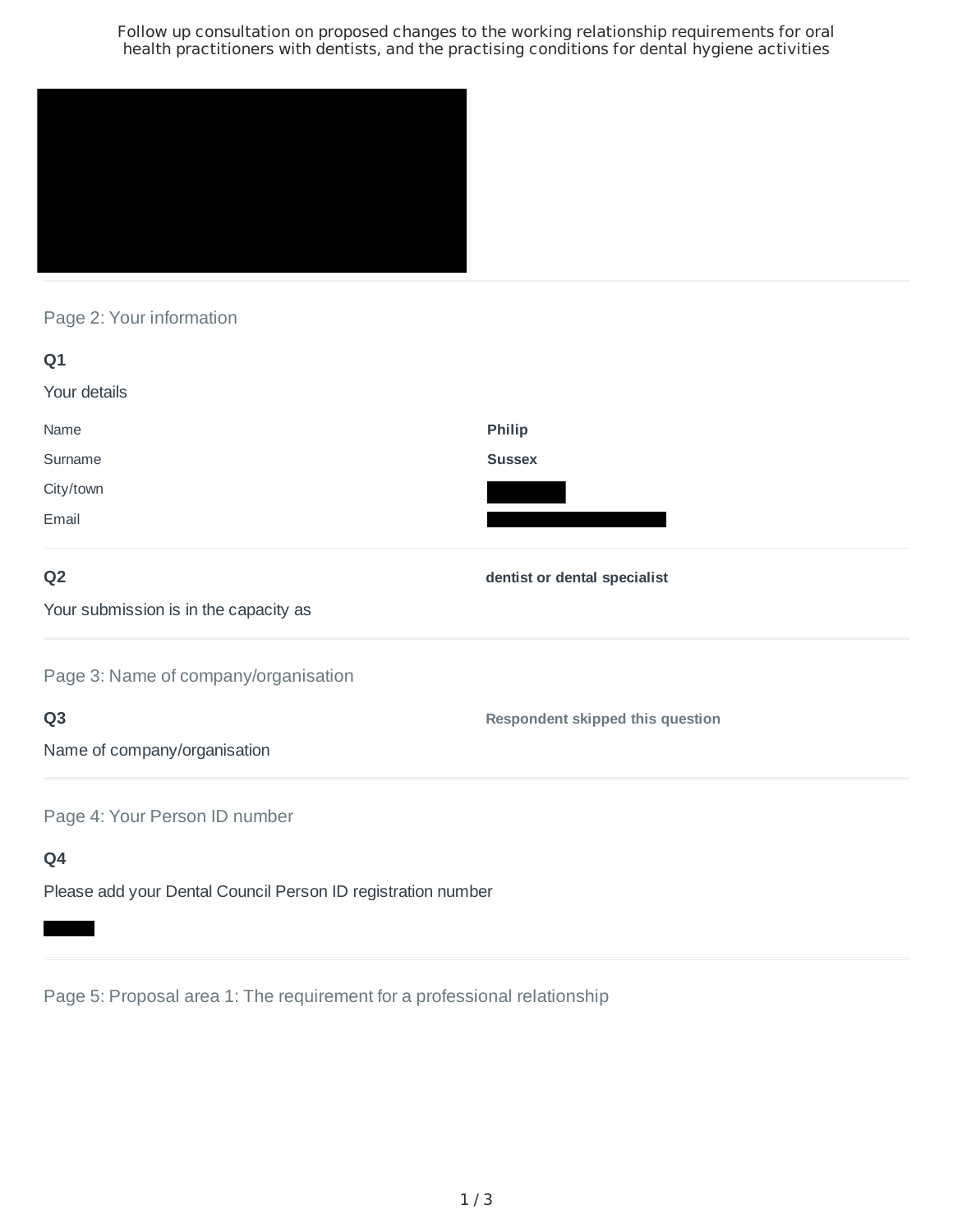Follow up consultation on proposed changes to the working relationship requirements for oral health practitioners with dentists, and the practising conditions for dental hygiene activities

### **Q5**

**Agree**

Do you agree/disagree with the proposal to remove the mandated requirement for a professional relationship (dental therapy), working relationship (dental hygiene, orthodontic auxiliary practice), and a consultative professional relationship (oral health therapy) from the respective scopes of practice. Please detail why.

#### **Q6**

Please provide comments to support your response.

I work closely with Dental and Oral health Therapists in the role of Clinical Director for the Nelson Marlborough Community Oral Health Service. I have no concerns with the proposed changes.

Page 6: Proposal area 1: The requirement for a professional relationship

#### **Q7**

**Agree**

Do you agree/disagree to remove references to working/professional/consultative professional relationships from the dental therapy, dental hygiene, orthodontic auxiliary practice, oral health therapy, dental technology and clinical dental technology scopes of practice? (as detailed in Appendices  $A - F$ ). Please detail why.

#### **Q8**

Please provide comments to support your response.

I think these changes are appropriate

Page 8: Proposal area 2: Practising conditions for dental hygiene activities

# **Q9**

Do you agree/disagree with the removal of the requirement for direct clinical supervision for administration of local anaesthetic and prescription preventive agents? Please detail why.

# **Q10**

Please provide comments to support your response.

I agree that the administration of LA does not require dirrect supervision - it is part of every Hygient's core training and experience and I am keen to remove as many barriers as possible to encourage the use of LA for patient comfort.

**Agree**